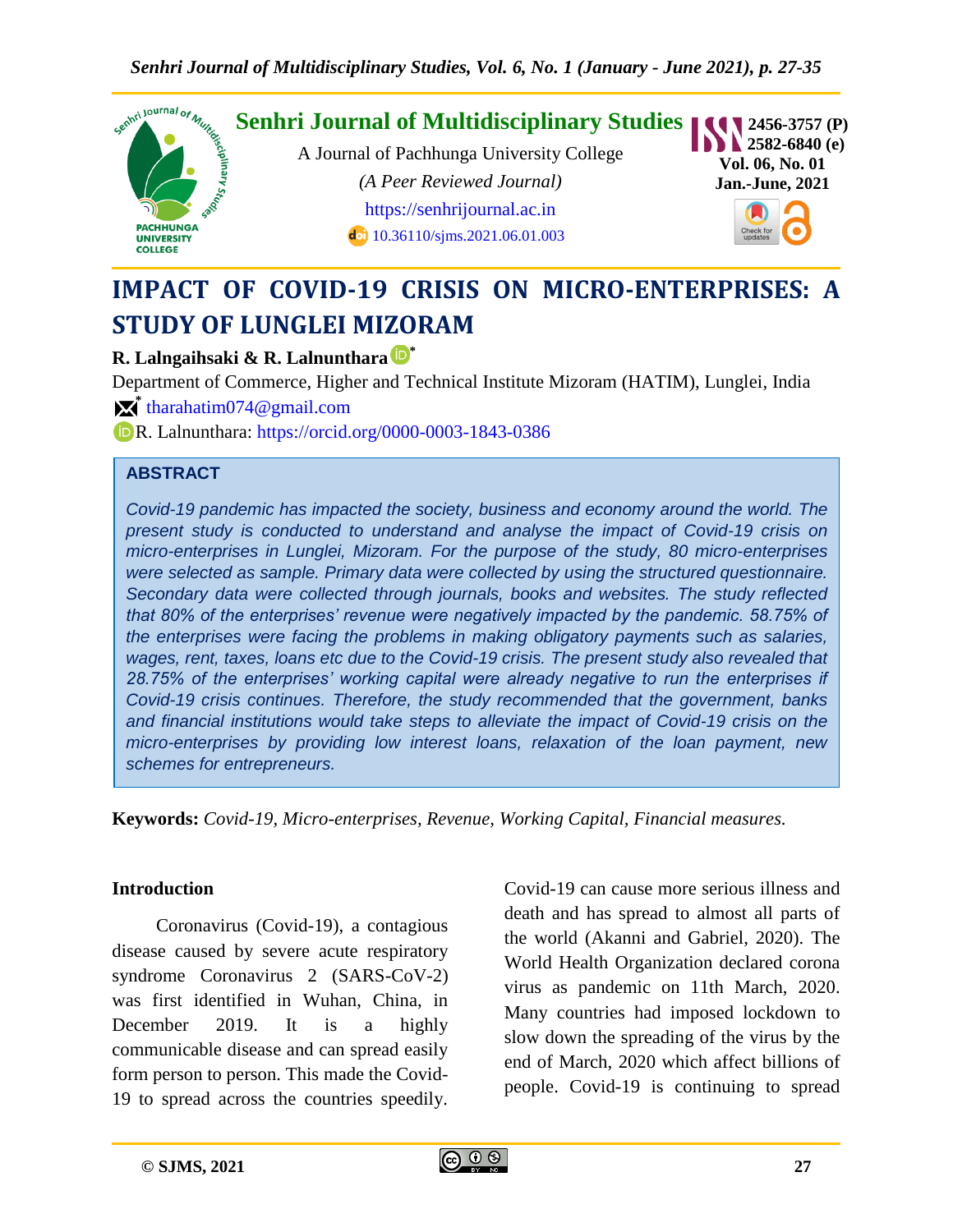around the world and currently affected 220 countries (CNN Health, 2020).

Globally (5:18 CEST, 3 June 2021), there have been 171,292,827 confirmed cases of Covid-19, including 3,687,589 deaths, and a total of 1,581,509,628 vaccine doses have been distributed (WHO). The Covid-19 pandemic has created negative impact to the society and economy in all over the world. Igwe (2020) highlighted that the world economy faces the worst ever economic recession due to the Covid-19 pandemic. The Covid-19 outbreak is likely to cause bankruptcy to many industries as the consumers stay at home due to lockdown, and economies are shutdown (Tucker, 2020).

India has the second-highest number of confirmed 28 million Covid-19 positive cases in the world after the United States as on 5 June 2021 (Worldometers). The Covid-19 has adverse impact on economy and business in the country. According to survey, the pandemic had impacted 82% of small businesses in the country (TOI, 2021). Based on the survey of 361 MSME firms in India, it was found that MSME firms surveyed have already lost 17% of their past year"s annual sales and over 70% of firms will not be able to survive for longer than three months if lockdown continues (Rathore, 2020).

# **Literature Review**

Some important studies concerning the impact of Covid-19 pandemic crisis on business are reviewed here as under to highlight their findings.

Aladejebi (2020) examined the impact of Covid-19 pandemic and survival strategies for Small and medium enterprises (SMEs) in Nigeria during the ongoing Covid-19 crises. 360 SMEs were selected for the study and the study observed that the Covid-19 Pandemic's impact includes a reduction in revenue, reduced staff salaries. The study also reflected that the significant problems faced by SMEs are the inability to repay loans, rent, and salaries.

Fabeil *et al.* (2020) in their study focused on business continuity and recovery strategy among micro-entrepreneurs in Malaysia during Covid-19 crisis. The study revealed that the micro-entrepreneurs employed various strategies to ensure continuous operation of their business during Covid-19 crisis such as shorten the supply chain, producing the products to meet current customer"s demand, using digitalised marketing through mobile applications and social media, i.e., Facebook and WhatsApp, receive payment via bank transfer or e-wallet.

Govinden *et al.* (2020) conducted a survey on the impact of Covid-19 crisis among selected businesses in South Africa. The survey reported that due to impact of Covid-19, the majority of responding businesses (85.4%) reported that their turnover was below the normal range, 46.4% indicated that there was a temporary closure or paused trading activity. The survey also reflected that 30.6% of the responding businesses can survive less than a month without any turnover, and 54% can survive between one to three months.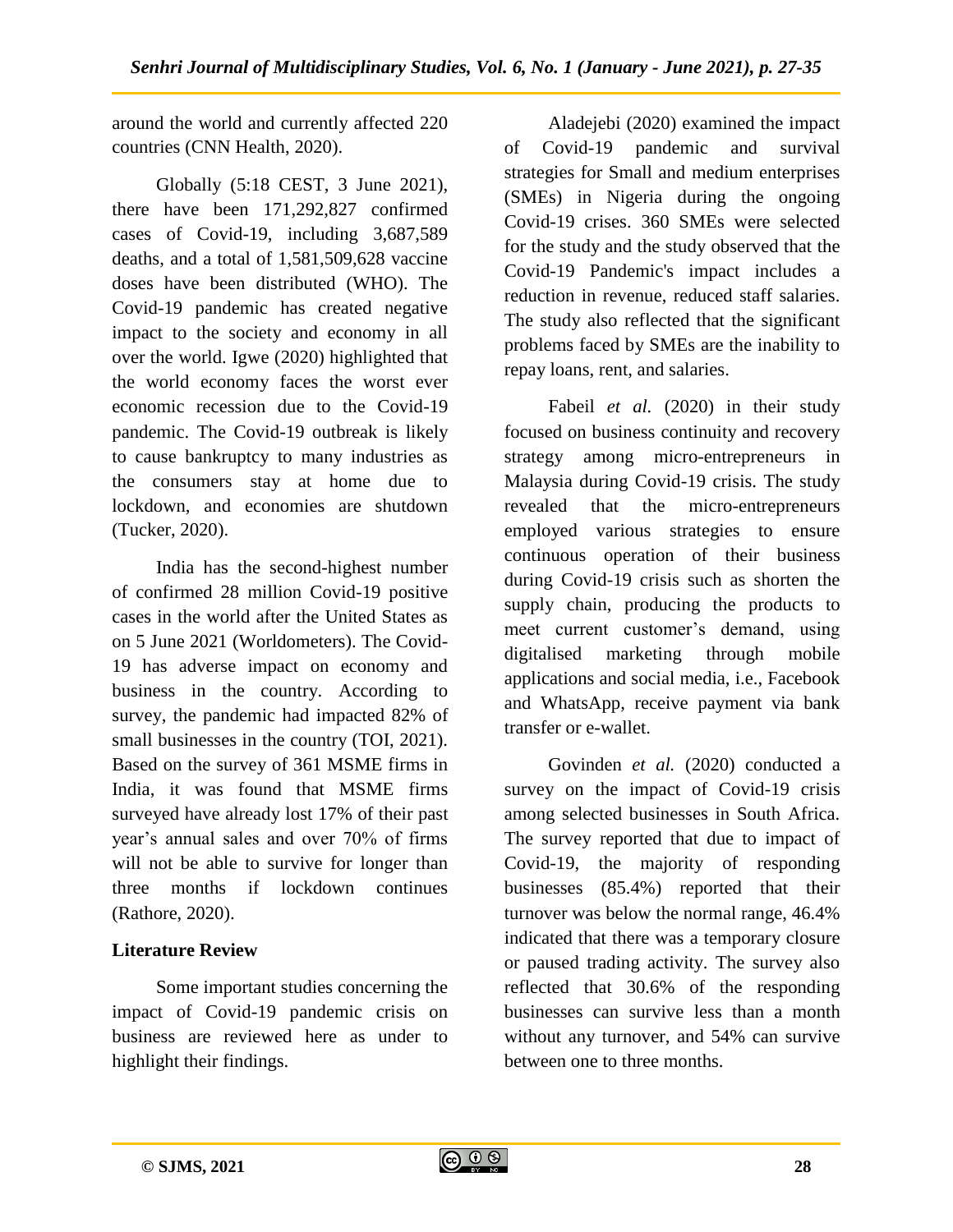Maliszewska *et al.* (2020) reported in the study that due to Covid-19 crisis, gross domestic product had fallen by 2% below the benchmark for the world, 2.5% for developing countries, and 1.8% for industrial countries.

Some other studies also existed to know the impact of the Covid-19 pandemic on business and economy in different parts of the world (Jaiswal and Arora, 2020; Cepel *et al.*, 2020). The present study is conducted to explore the impact of Covid-19 crisis on micro-enterprises in Lunglei Mizoram.

# **Research Methodology**

The main objective of the study is to understand and analyse the impact of Covid-19 crisis on micro-enterprises in Lunglei Mizoram. Mizoram is located in the corner of North East India, having a total area of 21,078 square kilometres and situated between Myanmar and Bangladesh. Lunglei is the second most populous district in the state, after Aizawl as per 2011 Census. For the purpose of the study, 80 microenterprises were selected as sample by using convenient sampling method. The primary data were collected by using a structured questionnaire. Questionnaire was framed based on the literature (ILO, 2020). Questionnaire was converted into Google form and sent to the respondents (i.e., microentrepreneurs) through WhatsApp. Secondary data were collected through journals, website, and books. The study was conducted between March, 2021 – May, 2021. SPSS was used to extract tables and percentage was used to analyse and interpret the data.

## **Results and Discussion**

## *Nature of business*

Table 1 shows the nature of the business taken up by micro-entrepreneurs under the study. 42.50% are retail business, followed by 10% are wholesale business, 8.75% are bakery/confectionary, 6.25% are food processing, 7.5% are printing/xerox, 5% each are restaurants/hotels and pharmaceutical.

## **Table 1: Nature of business**

| <b>Types of Business</b> | No. of<br><b>Enterprises</b> | <b>Percentage</b> |
|--------------------------|------------------------------|-------------------|
| Retail business          | 34                           | 42.50             |
| Wholesale                | 8                            | 10.00             |
| Tailoring &<br>Designing | 3                            | 3.75              |
| Restaurants/Hotel        | 4                            | 5.00              |
| Handloom                 | 2                            | 2.50              |
| Food processing          | 5                            | 6.25              |
| Pharmaceutical           | 4                            | 5.00              |
| Bakery/Confectionery     |                              | 8.75              |
| Xerox/Printing           | 6                            | 7.50              |
| Others                   |                              | 8.75              |

#### *Source***: Field study**

# *Number of enterprises hiring employees/workers*

Table 2 shows that 38 (47.5%) of the enterprises hired workers/employees while 42 (52.5%) of the enterprises were not hiring employees/workers.

## **Table 2: Number of enterprises hiring employees/workers**

| Hire<br>employees/workers | No of<br><b>Enterprises</b> | <b>Percentage</b> |
|---------------------------|-----------------------------|-------------------|
| Yes                       | 38                          | 47.5              |
| $N_{\Omega}$              |                             |                   |

*Source***: Field study**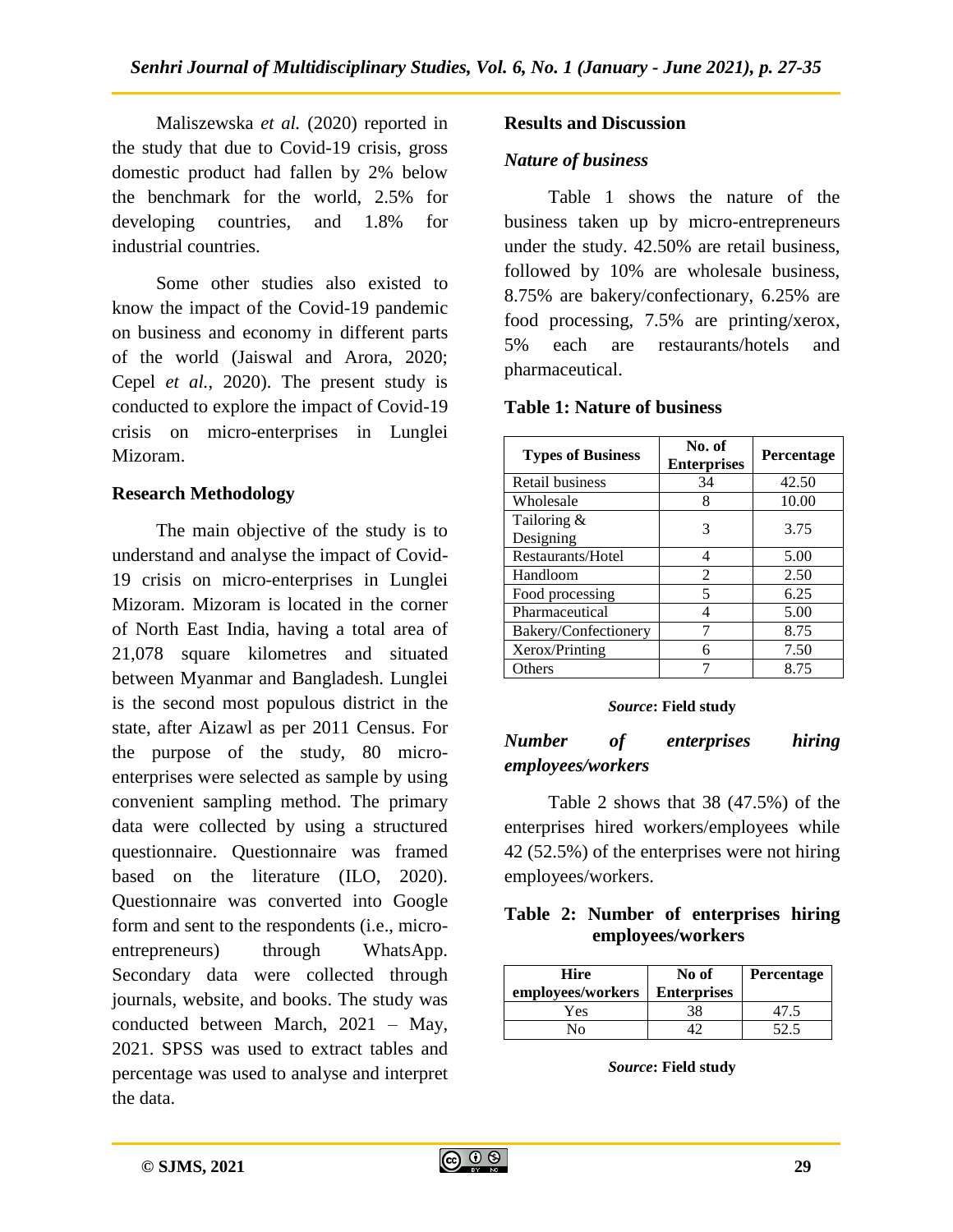# *Monthly income of the enterprises in Pre-Covid19*

Table 3 shows the monthly income of the enterprises. 42.5% of the enterprises have monthly business income of Rs. 50,000 and below, followed by 17.50% have Rs. 50,001–Rs. 1,00,000, 15% of the enterprises each have monthly business income of Rs. 1,00,001–Rs. 1,50,000 and above Rs. 2,00,000.

**Table 3: Monthly income of the enterprises**

| <b>Monthly Income</b>            | No. of<br><b>Enterprises</b> | <b>Percentage</b> |
|----------------------------------|------------------------------|-------------------|
| Rs 50,000 and<br>below           | 34                           | 42.50             |
| $Rs. 50,001 -$<br>Rs. 1,00,000   | 14                           | 17.50             |
| Rs. $1,00,001 -$<br>Rs. 1,50,000 | 12                           | 15.00             |
| Rs. $1,50,001 -$<br>Rs. 2,00,000 | 8                            | 10.00             |
| Rs. 2,00,000 and<br>above        | 12                           | 15.00             |
| Total                            | 80                           | 100.00            |

#### *Source***: Field study**

## *Monthly revenue affected by Covid-19 crisis*

Table 4 indicates how the monthly revenue of the enterprises affected by Covid19 crisis. 23.75% of the enterprises reported that their revenue had decreased more than 80 per cent, 13.75% of the enterprises stated that their revenue had decreased by 40-60 per cent, 12.50% reported that their revenue had decreased by 60-80 per cent, and 11.25% of the enterprises mentioned that their revenue had fallen by  $20 - 40\%$ . Meanwhile, 18.75% of the enterprises revealed that there was no change in their revenue, and only one

enterprise showed there was an increase in revenue.

| <b>Revenue</b>             | No. of<br><b>Enterprise</b><br>s | <b>Percentage</b> |
|----------------------------|----------------------------------|-------------------|
| Does not change            | 15                               | 18.75             |
| Decreased by 20%           | 15                               | 18.75             |
| Decreased by 20-40%        | 9                                | 11.25             |
| Decreased by 40-60%        | 11                               | 13.75             |
| Decreased by 60-80%        | 10                               | 12.50             |
| Decreased more than<br>80% | 19                               | 23.75             |
| Increased                  |                                  | 1.25              |

#### **Table 4: Monthly revenue affected by Covid-19 crisis**

#### *Source***: Field study**

In an overall analysis, around 50% of the enterprises' revenue had decreased by 40 percent and above, while around 30% of the enterprises' revenue had decreased by below 40 per cent. On the other hand, around 20% of the enterprises' revenue was not affected by the Covid-19 crisis.

# *Demand of customers affected by Covid-19 crisis*

## **Table 5: Customers' demand affected by Covid-19**

| <b>Demand of</b><br>customers | No of<br><b>Enterprises</b> | <b>Percentage</b> |
|-------------------------------|-----------------------------|-------------------|
| Decreasing                    | າາ                          | 27.50             |
| Constant                      | 28                          | 35.00             |
| Increasing                    |                             | 37.50             |

#### *Source***: Field Study**

Table 5 shows how the demand of the customers affected by the Covid-19 crisis. 27.50% of the enterprises mentioned that there was a decrease in customers' demand due to the Covid19. Meanwhile, 35% reported that the customers' demand were constant, and 37.50% expressed that there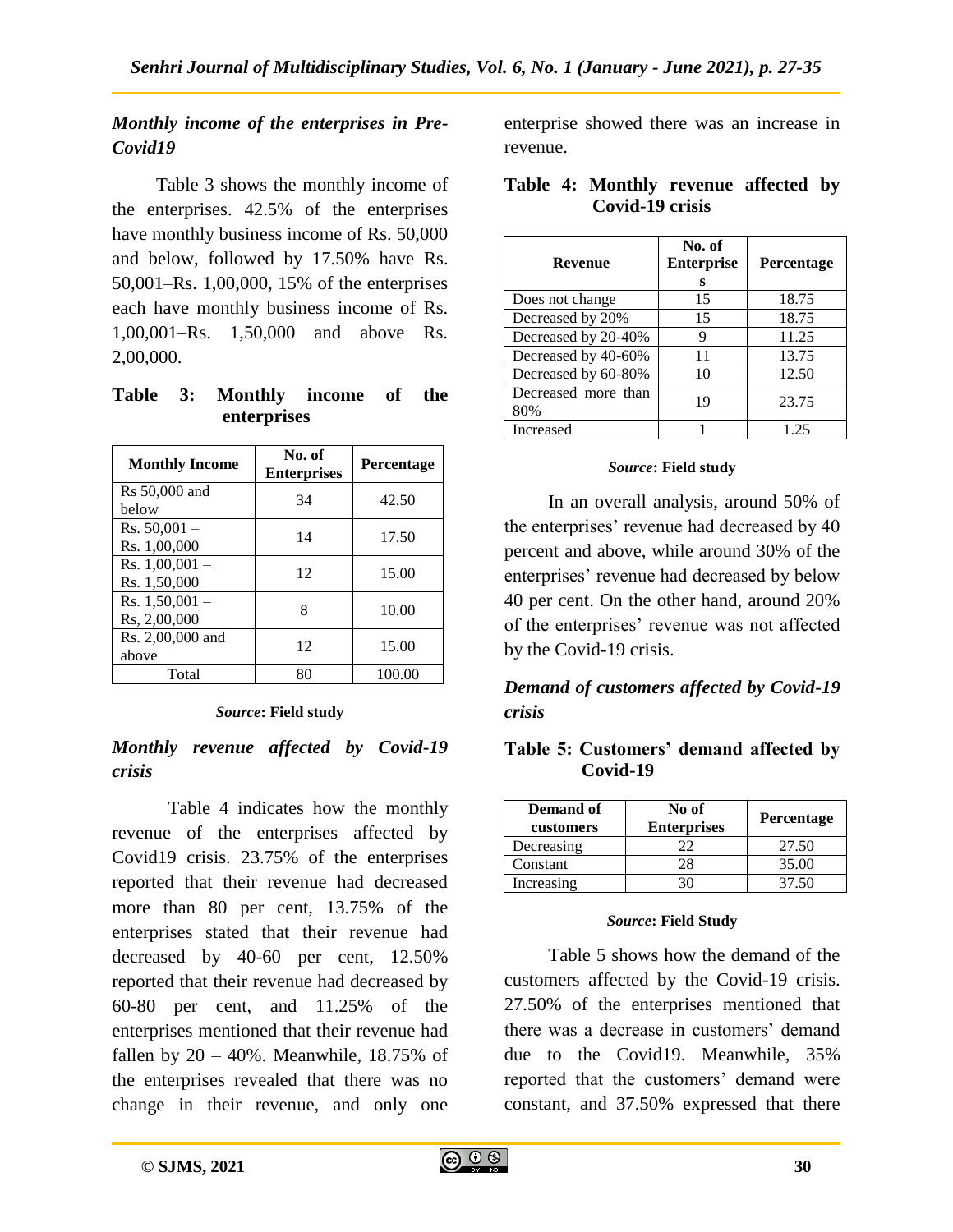was an increase in the demand of the customers

# *Frequency of closing or opening the shop due to Covid-19*

Table 6 indicates how the covid19 crisis affected the opening/closing of the enterprises/business. 61.25% of the enterprises often closed due to total lockdown and partial lockdown. Meanwhile, 13.75% of the enterprises normally opened their shops. 25% of the enterprises could not give an answer in this regard.

## **Table 6: Frequency of closing/opening of the shop**

| <b>Open/Closed</b> | No of<br><b>Enterprises</b> | <b>Percentage</b> |
|--------------------|-----------------------------|-------------------|
| Normally open      |                             | 13.75             |
| Often closed       | 49                          | 61.25             |
| Can't say          | 20                          | 25.00             |

#### *Source***: Field study**

*Problems regarding procurement of goods/materials/inputs from suppliers*

## **Table 7: Problems of procuring goods/materials/inputs**

| <b>Problems faced</b> | No of<br><b>Enterprises</b> | Percentage |
|-----------------------|-----------------------------|------------|
| Regularly             |                             | 51.25      |
| Sometimes             | 25                          | 31.25      |
| Hardly                | $\overline{4}$              | 17.50      |
| Never                 |                             |            |

#### *Source:* **Field study**

Table 7 shows whether the enterprises faced a problem regarding procurement of goods/materials from the supplier. More than half (51.25%) of the enterprises faced the problems regularly, while 31.25% of them faced the problems sometimes, and

17.50% hardly faced the problems regarding procurement of goods/materials/inputs from the suppliers.

In an overall analysis, most of the enterprises faced the problems regarding procurement of goods/materials supplied from the suppliers.

# *Problems in making obligatory payments – Rent, salaries, taxes, loans etc*

Table 8 shows whether the enterprises faced problems regarding obligatory payments such as rent, salaries/wages, taxes, loans etc. Out of the total enterprises, 17.50% of the enterprises reported that it is very difficult to meet the obligatory payments, 41.25% reported "somehow difficult". On the other hand, 25% of the enterprises mentioned that they do not have any problems in making obligatory payments. 16.25% could not say anything.

## **Table 8: Problems in making obligatory payments – Rent, Salaries, taxes, loans etc**

| Obligatory<br>payments    | No of<br><b>Enterprises</b> | Percentage |
|---------------------------|-----------------------------|------------|
| Don't<br>have<br>problems | 20                          | 25.00      |
| Somehow difficult         | 33                          | 41.25      |
| Very difficult            | 14                          | 17.50      |
| Can't say                 |                             | 16.25      |

#### *Source***: Field study**

In an overall analysis, nearly 60% of the enterprises were facing problems in making obligatory payments such as salaries, wages, rent, taxes, loans etc. due to the Covid19 crisis.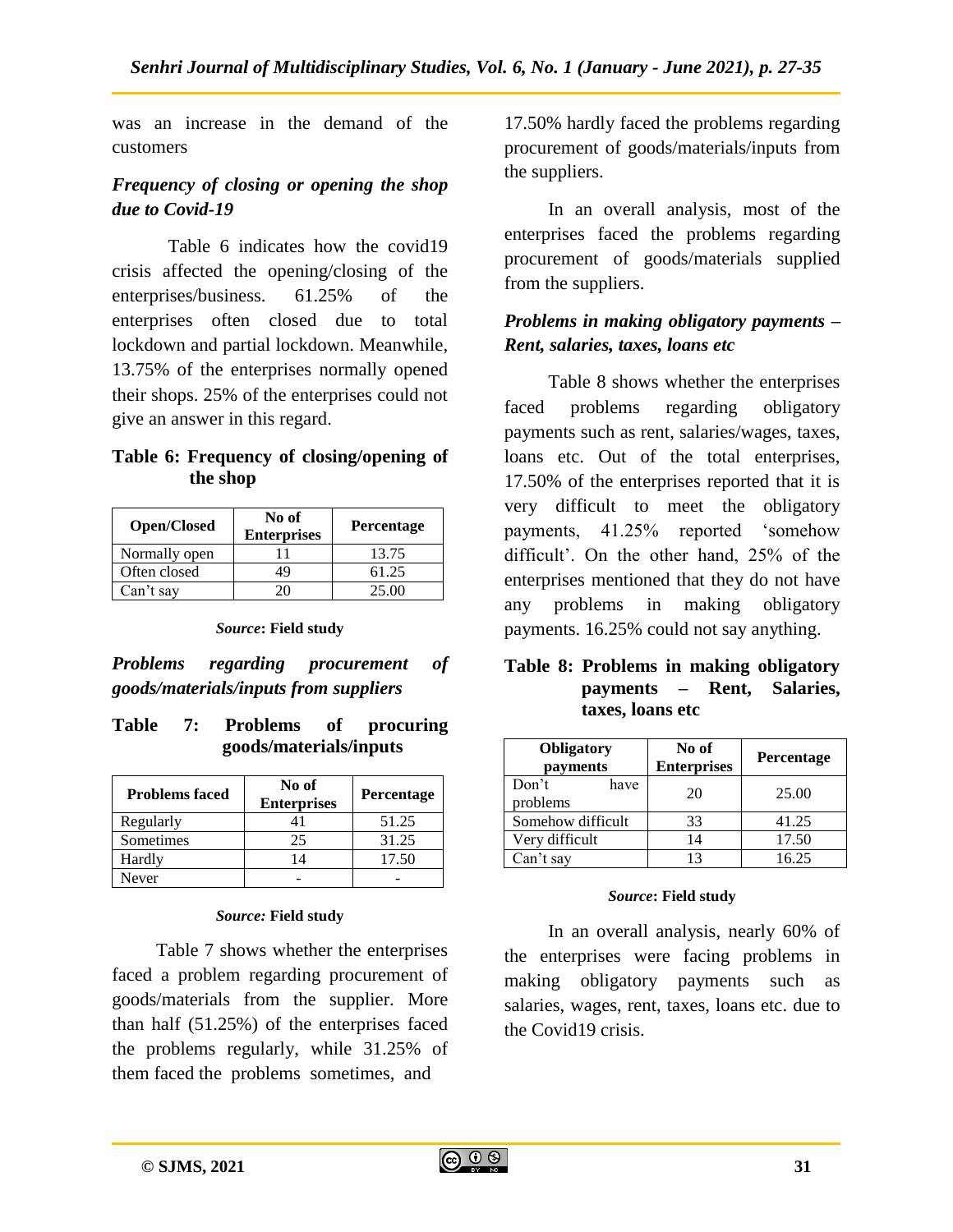# *Sufficiency of working capital if Covid-19 crisis continue*

Table 9 indicates how long the enterprises working capital be sufficient if Covid19 crisis is to continue. 28.75% of the enterprises reported that their working capital were negative already, 8.75% mentioned that they can run the enterprises barely for one month, 20% of the enterprises revealed that they can operate their business for 1-3 months, 15% reported that 3-6 months, and 27.50% of the enterprises reported that they can operate their business for more than six months if the covid-19 crisis continues.

## **Table 9: Sufficiency of working capital**

| Working capital    | No. of<br><b>Enterprises</b> | <b>Percentage</b> |
|--------------------|------------------------------|-------------------|
| Negative           | 23                           | 28.75             |
| Maximum 1 month    |                              | 8.75              |
| 1-3 Months         | 16                           | 20.00             |
| 3-6 Months         | 12                           | 15.00             |
| More than 6 months | 22                           | 27.50             |

#### *Source***: Field study**

# *Physical measures taken to mitigate the impact of Covid-19 crisis*

Table 10 shows the physical measures taken by the enterprises to mitigate the impact of Covid-19 crisis. 78.75% reported that they provide hand sanitizer to the customers. 48.75% of the respondents mentioned that they put a notice at the shop to request the customers to wear mask.

Regarding maintaining social distance, 40% of the respondents reported that they make a line or mark for their customers to maintain social distancing. 28.95% of the respondents reported they maintained social distancing among employees/workers inside the enterprise/shop.

| <b>Physical measures</b><br>taken                                 | No of<br>enterprises | <b>Percentage</b> |
|-------------------------------------------------------------------|----------------------|-------------------|
| Provide hand sanitizer                                            | 63                   | 78.75             |
| Request the customer<br>to wear mask                              | 39                   | 48.75             |
| Making a mark for<br>customers to maintain<br>social distancing   | 32                   | 40.00             |
| Maintaining<br>social<br>distancing<br>among<br>workers/employees | 11                   | 28.95             |
| 'Sulhnu'<br>tracking<br>applications<br>for<br>customers          | 28                   | 35.00             |
| Others                                                            | 8                    | 10.00             |

## **Table 10: Physical measures taken by the enterprises**

## *Source***: Field study**

To make contact tracing easy, 35% of the respondents reported that they put "Sulhnu" tracking applications at the shop for their customers. The state government make SOP (Standard Operating Procedure) to fight the Covid-19 regarding wearing mask, maintaining social distancing and using hand sanitizer in public place. Therefore, it is the duty of the enterprises to take steps to follow the government SOP in their market places for the safety of the public.

# *Financial measures to be taken by the enterprises*

Table 11 reveals the financial measures to be taken by the enterprises to alleviate the impact of Covid-19 crisis. 10% of the enterprises plan to borrow loans from banks/financial institutions, 8.75% will seek financial help from relatives/friends, 27.50% will try to recover the loss from their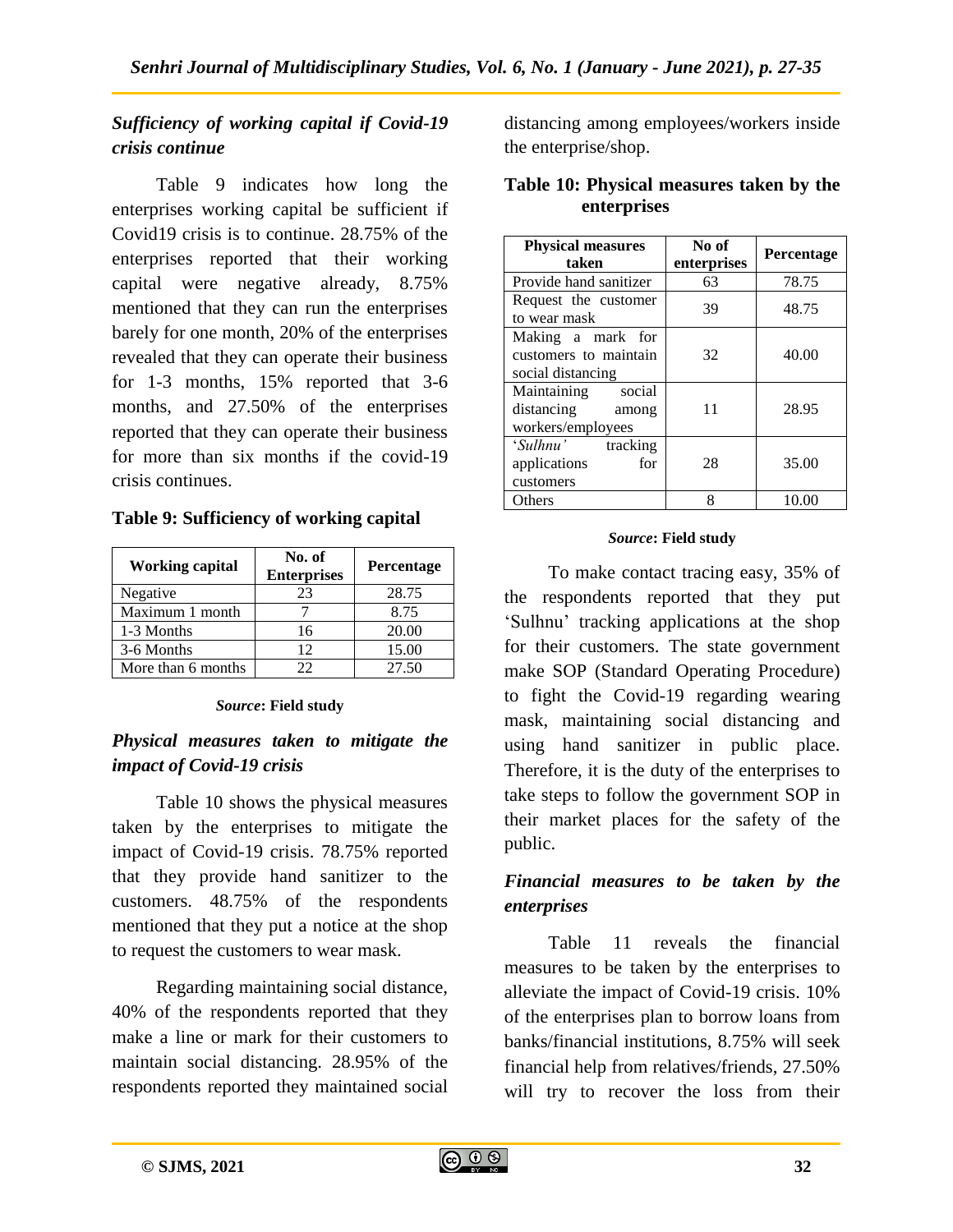personal savings, on the other hand, 46.25% cannot say anything in regard to this.

#### **Table 11: Financial measures to be taken by the enterprises**

| <b>Financial measures</b>                                 | No of<br><b>Enterprises</b> | <b>Percentage</b> |
|-----------------------------------------------------------|-----------------------------|-------------------|
| Borrow loans from<br>bank/financial<br>institutions       |                             | 10.00             |
| financial<br>Seeking<br>help<br>from<br>relatives/friends |                             | 8.75              |
| Recover loss from<br>personal savings                     | 22                          | 27.50             |
| Cannot say                                                | 37                          | 46.25             |

#### *Source***: Field study**

#### **Conclusion**

The result of the present study reflected the impact of Covid-19 crisis on micro- enterprises in Lunglei, Mizoram. The study covered 80 micro enterprises and more than 40% of them are retail enterprises. The present study indicated that 61.25% of the enterprises often closed due to total lockdown and partial lockdown. 27.50% of the enterprises reported that there was a decreasing in customers' demand due to the Covid-19. Most of the enterprises reported that they faced the problems regarding procurement of goods/materials/inputs supplied from the suppliers.

Reduction in revenue was the most significant result in the study. In connection to this, the study reflected that around 50% of the enterprises' revenue had decreased by 40 percent and above, while around 30% of the enterprise revenue had decreased by below 40 per cent. This indicated that 80% of the enterprises' revenue under the study

were negatively impacted by the Covid-19 pandemic.

The study also reflected that 58.75% of the enterprises were facing problems in making obligatory payments such as salaries, wages, rent, taxes, loans etc due to the Covid-19 crisis. The study also found that if Covid-19 crisis continue, 28.75% of the enterprises reported that their working capital were negative already to run the enterprises, 8.75% mentioned that they can run the enterprises barely for one month, 20% of the enterprises stated that they can operate their businesses for 1-3 months, 15% reported that 3-6 months.

In the study, it was found that 10% of the enterprises will try to borrow loans from banks/financial institutions, and 8.75% will seek financial help from relatives/friends to alleviate the impact of Covid-19 on their enterprises.

In conclusion, the study shows that Covid-19 pandemic generally impacted the micro-enterprises negatively. The study recommended that the government, banks and financial institutions would take steps to alleviate the impact of Covid-19 crisis on the micro enterprises by providing low interest loans, relaxation of the loan payment, new schemes for entrepreneurs, etc. The study also suggested that it is important to provide support and assistance facilities to the micro entrepreneurs in terms of knowledge and skills on crisis management.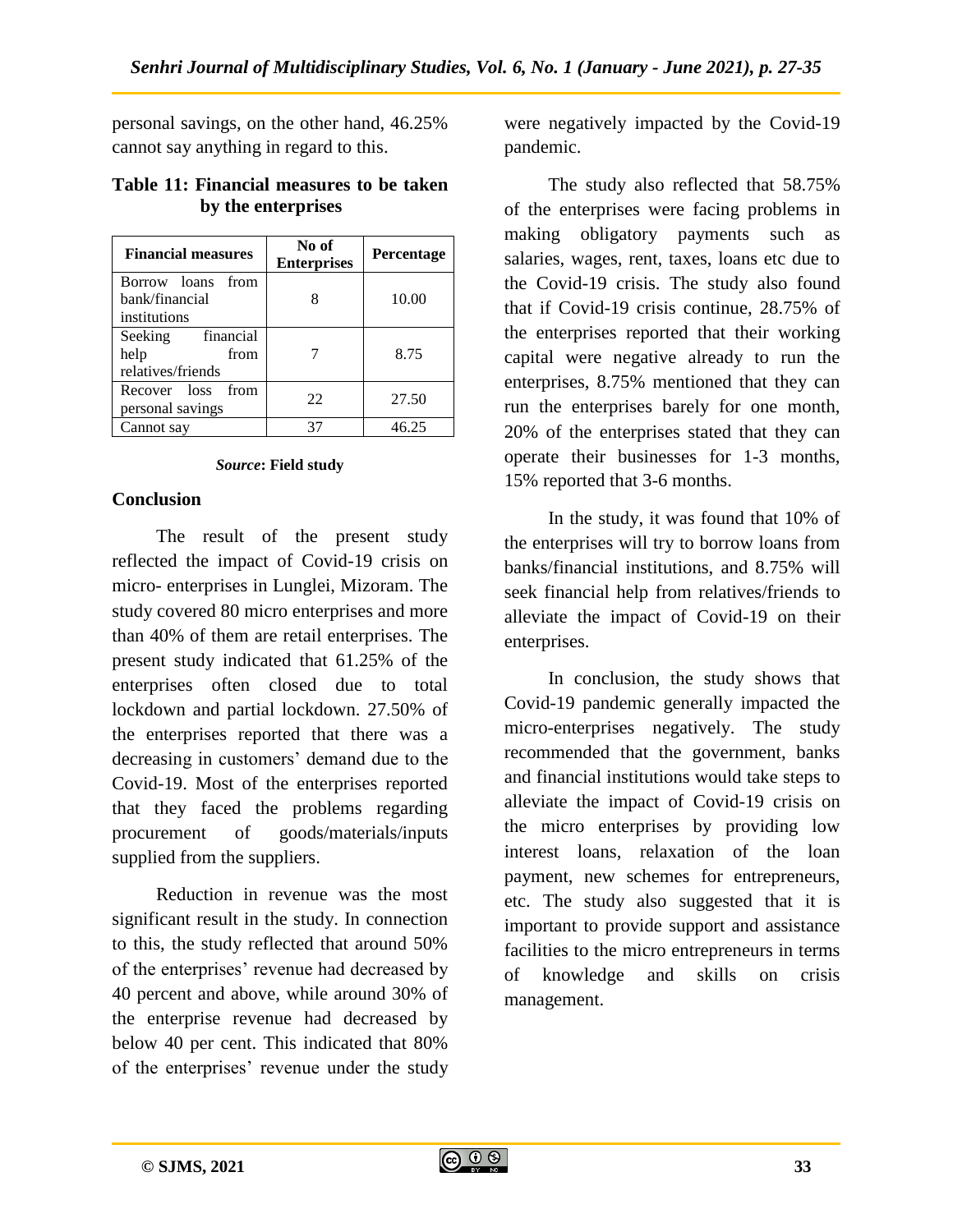# **References**

- Akanni, L. O. & Gabriel, S. C. (2020). *The implication of COVID-19 on the Nigerian Economy*. Centre for The Study of The Economies of Africa. Retrieved from: cseaafrica.org
- Aladejebi, O. (2020), "Managing Small Businesses in Nigeria during Covid-19 Crisis: Impact and Survival Strategies", *IOSR Journal of Business and Management (IOSR-JBM,* Vol. 22, Issue 8, pp 24-34.
- Cepel, M, Gavurova, B, Dvorsky, J and Belas, J. (2020), "The Impact of COVID-19 Crisis on the Perception of Business Risk in the SME Segment", *Journal of International Studies*, Vol. 13, No. 3, pp 248-263.
- CNN Health. [https://edition.cnn.com/interactive/202](https://edition.cnn.com/interactive/2020/health/coronavirus-maps-and-cases/) [0/health/coronavirus-maps-and-cases/;](https://edition.cnn.com/interactive/2020/health/coronavirus-maps-and-cases/) accessed on 06-06-2021.
- Fabeil, N.F., Pazim, K.H. and Langgat, J. (2020), "The Impact of Covid-19 Pandemic Crisis on Micro Enterprises: Entrepreneurs" Perspective on Business Continuity and Recovery Strategy", *Journal of Economics and Business*, Vol.3, No.2, pp. 837 – 844.
- Govinden, K, Pillay, S and Ngobeni, A. (2020). *Business impact survey of the COVID-19 pandemic in South Africa.*  Statistics South Africa. *[http://www.statssa.gov.za/publications](http://www.statssa.gov.za/publications/Report-00-80-01/Report-00-80%2001June2020.pdf) [/Report-00-80-01/Report-00-80](http://www.statssa.gov.za/publications/Report-00-80-01/Report-00-80%2001June2020.pdf) [01June2020.pdf](http://www.statssa.gov.za/publications/Report-00-80-01/Report-00-80%2001June2020.pdf)*
- Igwe, P. A. (2020*). Coronavirus with Looming Global Health and Economic Doom*. African Development Institute of research methodology, 1, 1-6, retrieved from: [www.researchgate.net](http://www.researchgate.net/)
- ILO (2020). *Conducting enterprise surveys during the Covid-19 crisis: Guidelines and survey template.*  [https://www.ilo.org/wcmsp5/groups/p](https://www.ilo.org/wcmsp5/groups/public/---ed_emp/) [ublic/--](https://www.ilo.org/wcmsp5/groups/public/---ed_emp/) [ed\\_emp/e](https://www.ilo.org/wcmsp5/groups/public/---ed_emp/)mp\_ent/documents/Instructio nal material/wcms\_741012.pdf
- Jaiswal, A and Arora, R. (2020), "Impact of Covid-19 in Indian Stock Market with Focus on Banking Sector", *International Journal of Engineering Technology and Management Science*, Vol. 4, Issue 4, pp 46-56.
- Maliszewska, M, Mattoo, A and Mensbrugghe, D. (2020). *The Potential Impact of COVID-19 on GDP and Trade: A Preliminary Assessment*. Policy Research Working Paper 9211. East Asia and the Pacific Region Office of the Chief Economist & Macroeconomics, Trade and Investment Global Practice.
- Rathore, U. & Khanna, S. (2020). *From Slowdown to Lockdown: Effects of the COVID-19 Crisis on Small Firms in India*. University of California, Irvine.
- TOI (2021*). Pandemic has impacted 82% of small businesses: survey*. Available at: [https://timesofindia.indiatimes.com/bu](https://timesofindia.indiatimes.com/business/india-business/pandemic-has-impacted-82-of-small-businesses-survey/articleshow/82199365.cms) [siness/india-business/pandemic-has](https://timesofindia.indiatimes.com/business/india-business/pandemic-has-impacted-82-of-small-businesses-survey/articleshow/82199365.cms)[impacted-82-of-small-businesses](https://timesofindia.indiatimes.com/business/india-business/pandemic-has-impacted-82-of-small-businesses-survey/articleshow/82199365.cms)[survey/articleshow/82199365.cms;](https://timesofindia.indiatimes.com/business/india-business/pandemic-has-impacted-82-of-small-businesses-survey/articleshow/82199365.cms) accessed on 04.06.2021